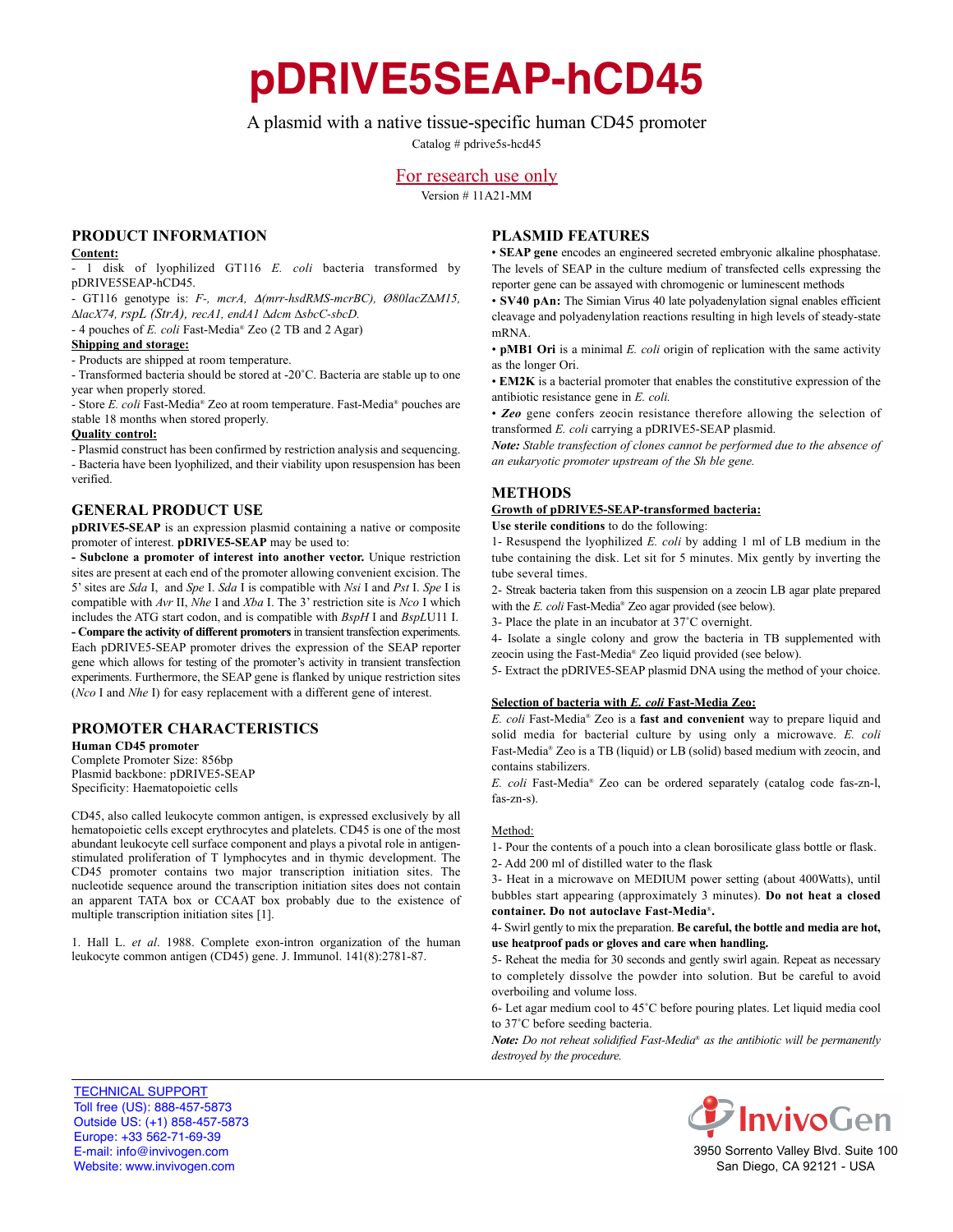

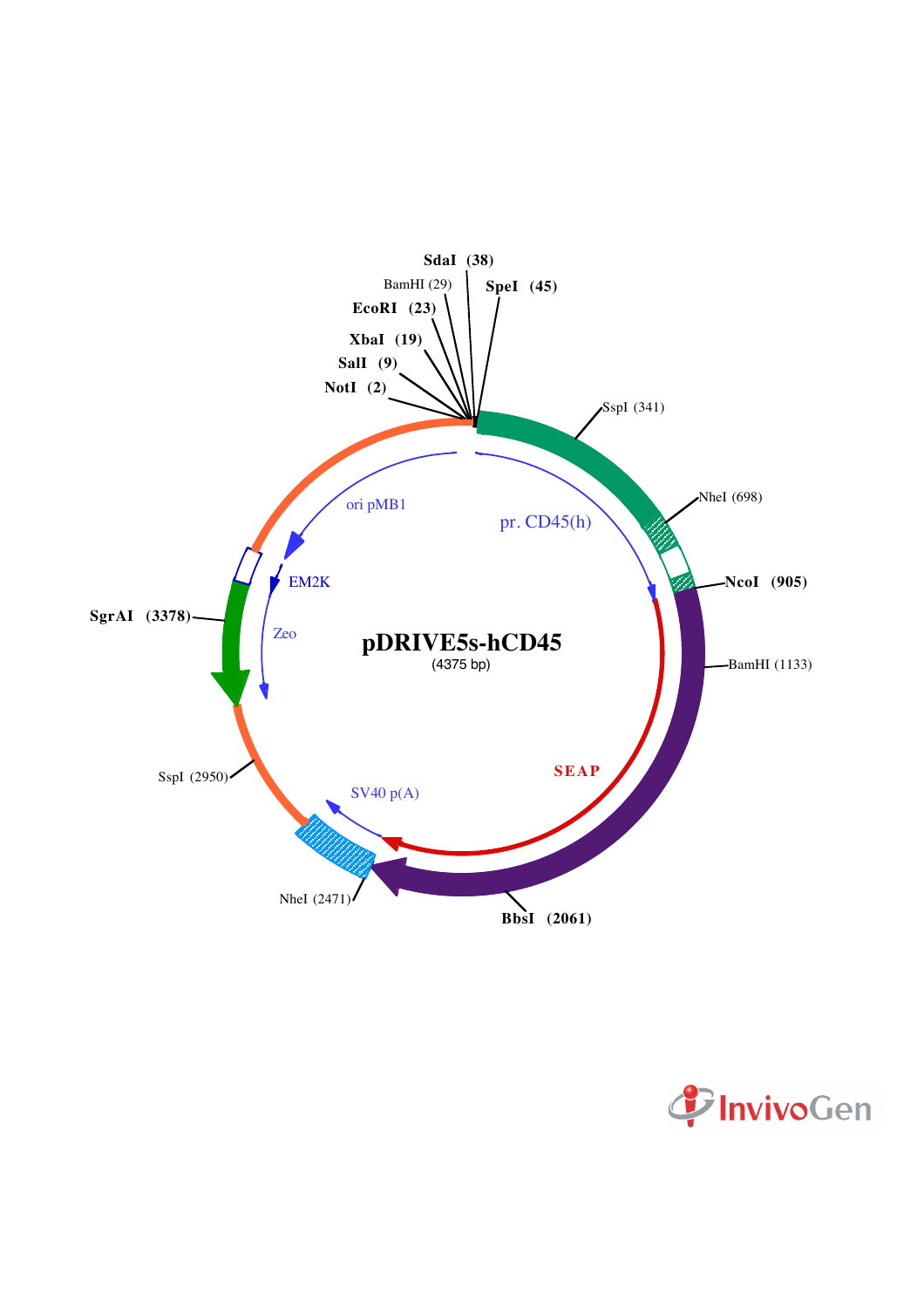EcoRI (23) SdaI (38)

- 101 GCTGTAACTATAGTAGAAATGACATTCTGATTCCACTCCTAGCTTCACAAGGATATCTGTGAAAGATTTGGGGCAAAACTGTTAAGCTGTCTGAAAGTGC
- 201 TITTGCATAAGAAATGGGTTTTACTGCTAAAACTGTCATATTGCTGAGTTTTGAATGCCCTAATGGTAAATGATACTGGGTTGCCAAAAATAACCAGATT
- SspI (341) 301 AGTAGTTTTTTCATTCATTTGCCCGTCTCAGTAAGTCAAATATTGATACTTTCTACTAAGTCATCTTGCCAACACCCATTTTGTTATACTTATGCTGAAT
- 
- 501 GTTTAAAAACATCTTCCTTGATGGGAAAATCTTTTAAAAGGCTTTCTAACTTGGTGTAATTACTTGAATTAAGGAAGTGCAATGCCATTCTACTGACTTA
- Nhel (698) 601 CAACAACTITTITCACTICCTGCAAAGAGGACCCTTACAGTATTITTGGAGAAGTTAGTAAAACCGAATCTGACATCATCACCTAGCAGTTCATGCAGCT
- 701 AGCAAGTGGTTTGTTCTTAGGGTAACAGAGGAGGAAATTGTTCCTCGTCTGATAAGACAACAGTGGAGAqtatgcatttatttatttacttttacatttt
- 801 tagttcatttttacagagagagacttctacagagatgacagttattttacttttcagAAGGACGCATGCTGTTTCTTAGGGACACGCTGACTTCCAGAT

#### NcoI (905)

901 ATGACCATGGTTCTGGGGCCCTGCATGCTGCTGCTGCTGCTGCTGGGCCTGAGGCTACAGCTCTCCCTGGGCATCATCCCAGTTGAGGAGGAGCACCC —1<del>1</del> M V L G P C M L L L L L L L G L R L O L S L G I I P V E E E N 1001 CGARTTTTTCTGAACAGCCAGCCCCTGGTGCCAGAAACATCAGCCTGCAGAACAGCCCCCCAGAACTCATCTTTCTGGCGA 32 P D F W N R E A A E A L G A A K K L Q P A Q T A A K N L I I F L G D BamHI (1133) 1101 TGGGATGGGGTGTCTACGGTGACAGCTGCCAGGATCCTAAAAGGGCAGAAGAAGGACAAACTGGGGCCTGAGATACCCCTGGCTATGGACCGCTTCCCA

D K L  $G$   $P$  $M$  $\mathsf{G}$ <sub>S</sub>  $T$ T.  $\overline{R}$ G O K K E 65 G  $\overline{A}$ D A  $\overline{A}$ M 1201 TATGTGGCTCTGTCCAAGACATACAATGTAGACAAACATGTGCCAGACAGTGGAGCCACAGCCACGGCCTACCTGTGCGGGGTCAAGGGCAACTTCCAGA L S K T Y N V D K H V P D S G A T A T A Y L C G V K G N F  $99$  Y  $V A$ 1301 CCATTGGCTTGAGTGCAGCCGCCCGCTTTAACCAGTGCAACACGCGACACGCGGCAACGAGGTCATCTCCGTGATGAATCGGGCCAAGAAAGCAGGGAAGTC F.  $O$   $C$  $N$  $\mathbf{T}$  $\mathbb{R}$  $\mathsf{G}$  $N$  $\mathbf{v}$  $\mathbf{S}$  $\overline{V}$  $M$  $N$  R  $\Delta$  $\Delta$  $\Delta$  $\overline{R}$  $N$ T. 132) -G  $\Delta$ K  $\Delta$ G 1401 AGTGGGAGTGGTAACCACCACGAGTGCAGCACGCCTCGCCAGCCGGCACCTACGCCCACACGGTGAACCGCAACTGGTACTCGGACGCCGACGTGCCT  $165<sup>h</sup>$ V G V V T T T R V O H A S P A G T Y A H T V N R N W Y S D A  $D$  V 1501 GCCTCGGCCCGCCAGGAGGGGTGCCAGGACATCGCTACGCAGCTCATCTCCAACATGGACATTGATGTGATCCTGGGTGGAGGCCGAAAGTACATGTTTC  $O$  F  $\mathsf{G}$  $\mathcal{C}$  $\Omega$  $\overline{D}$  $0<sub>l</sub>$ S N M  $\overline{D}$  $\mathsf{D}$  $\overline{V}$  $199$  $\overline{R}$ G  $G$ G  $\overline{R}$  $\Delta$  $\Delta$  $\Delta$ п.  $232 \nparallel R$  M G T P D P E Y P D D Y S O G G T R L D G K N L V O E W L  $A$   $K$  $\Omega$ 1701 GGGTGCCCGGTATGTGTGGAACCGCACTGAGCTCATGCAGGCTTCCCTGGACCCGTCTGTGACCCATCTCATGGGTCTCTTTGAGCCTGGAGACATGAAA V W N R  $T$  $S \cup D$   $P$  $S$   $V$   $T$ 265  $R$ F. M Q A  $H - 1$  $M$  $G - 1$ F  $D$  M G  $\overline{A}$ -11 G 1801 TACGAGATCCACCGAGACTCCACACTGGACCCCTCCCTGATGGAGATGACAGAGGCTGCCCTGCCCCCGCCTGCTGAGCAACCCCCGCGGCTTCTTCCTCT 299 Y E I  $H$ R D S T L D P S L M E M T E A A L R L L S R N P R  $G$  F V E G G R I D H G H H E S R A Y R A L T E T I M F D D A I E R A

#### BhsI (2061)

2001 CCAGCTCACCAGCGAGGAGGACACGCTGAGCCTCGTCACTGCCGACCACTCCCACGTCTTCTCCTTCGGAGGCTACCCCCTGCGAGGGAGCTCCATCTTC T A D H S H V F S F 365  $\Omega$ E D  $\mathbf{L}$  $\mathsf{S}$  $\mathsf{L}$  $G$   $G$  $\overline{R}$  $-$  G  $P G$  $V - L$  $399$  G L R D R K A  $\mathbf{v}$ T V L  $G \cap N$   $G \cap P$   $G$  $R$   $R$ 2201 TTACCGAGAGCGAGAGCGGGAGCCCCGAGTATCGGCAGCAGTCAGCAGTGCCCCTGGACGAAGAGACCCACGCAGGCGAGGACGTGGCGGTGTTCGCGCG 432<sup>★</sup> V T E S E S G S P E Y R Q Q S A V P L D E E T H A G E D V A V F G P Q A H L V H G V Q E Q T F I A H V M A F A A C L E P Y T A C D Nhel (2471)

499▶ L A P P A G T T D A A H P G R S R S K R L D . THE THAT THE RESOLUTION OF THE RESOLUTION OF THE RESOLUTION OF THE RESOLUTION OF THE RESOLUTION OF THE RESOLUTION OF THE RESOLUTION OF THE RESOLUTION OF THE RESOLUTION OF

2601 ATAAACAAGTTAACAACAACAATTGCATTCATTTTATGTTTCAGGTTCAGGGGGAGGTTGTGGGAGGTTTTTTAAAGCAAGTAAAACCTCTACAAATGTGG

2701 TATGGAATTAATTCTAAAATACAGCATAGCAAAACTTTAACCTCCAAATCAAGCCTCTACTTGAATCCTTTTCTGAGGGATGAATAAGGCATAGGCATCA

2801 GGGGCTGTTGCCAATGTGCATTAGCTGTTTGCAGCCTCACCTTCTTTCATGGAGTTTAAGATATAGTGTATTTTCCCAAGGTTTGAACTAGCTCTTCATT

SspI (2950) 125<sup>4</sup> • D Q E E A V F H V C N G A P D R L A F E R G W P  $\Omega$ 

3201 CTCGCCGATCTCGGTCATGGCCGGCCCGGAGGCGTCCCGGAAGTTCGTGGACACGACCTCCGACCACTCGGCGTACAGCTCCAGGCCGCGCACCCAC 994 E G I E T M A P G S A D R F N T S V V E S W E A Y L E D L G R V W SgrAI (3378)

3301 ACCCAGGCCAGGGTGTTGTCCGGCACCACCTGGTCCTGGACCGCGCTGATGAACAGGGTCACGTCCCGGACCACCGCGAAGTCGTCCTCCCCGGA<br>651V W A L T N D P V V Q D Q V A S I F L T V D D R V V G A F D D E V F 3401 AGTCCCGGGAGAACCCGAGCCGGTCGGTCCAGAACTCGACCGCTCCGGCGACGTCGCGCGGGGTGAGCACCGGAACGGCACTGGTCAACTTGGCCATGAT  $\mathsf{D}$ **GLRDTWFE** V A G A V D R A  $T$  $\mathbf{L}$  $V$   $P$  $V \Delta$  $\mathcal{S}$  $\mathbf{L}$ 324  $T$ 3501 GGCTCCTCCTGTCAGGAGAGAGAAGAGAAGAGGTTAGTACAATTGCTATAGTGAGTTGTATTATACTATGCAGATATACTATGCCAATGATTAATTGTC

3601 AAACTAGGGCTGCAGGTTAATTAAGAACATGTGAGCAAAAGGCCAGGAAAAGGCCAGGAACCGTAAAAAGGCCGCGTTGCTGGCGTTTTTCCATAGGCTC

3701 CGCCCCCCTGACGAGCATCACAAAAATCGACGCTCAAGTCAGAGGTGGCGAAACCCGACAGGACTATAAAGATACCAGGCGTTTCCCCCTGGAAGCTCC

3801 TCGTGCGCTCTCCTGTTCCGACCCTGCCGCTTACCGGATACCTGTCCGCCTTTCTCCCTTTCGGGAAGCGTGGCGCTTTCTCATAGCTCACGCTGTAGGTA

3901 TCTCAGTTCGGTGTAGGTCGTTCGCTCCAAGCTGGGCTGTGTGCACGAACCCCCCGTTCAGCCCGACCGCTGCGCCTTATCCGGTAACTATCGTCTTGAG

4001 TCCAACCCGGTAAGACACGACTTATCGCCACTGGCAGCAGCCACTGGTAACAGGATTAGCAGAGGTATGTAGGCGGTGCTACAGAGTTCTTGAAGT